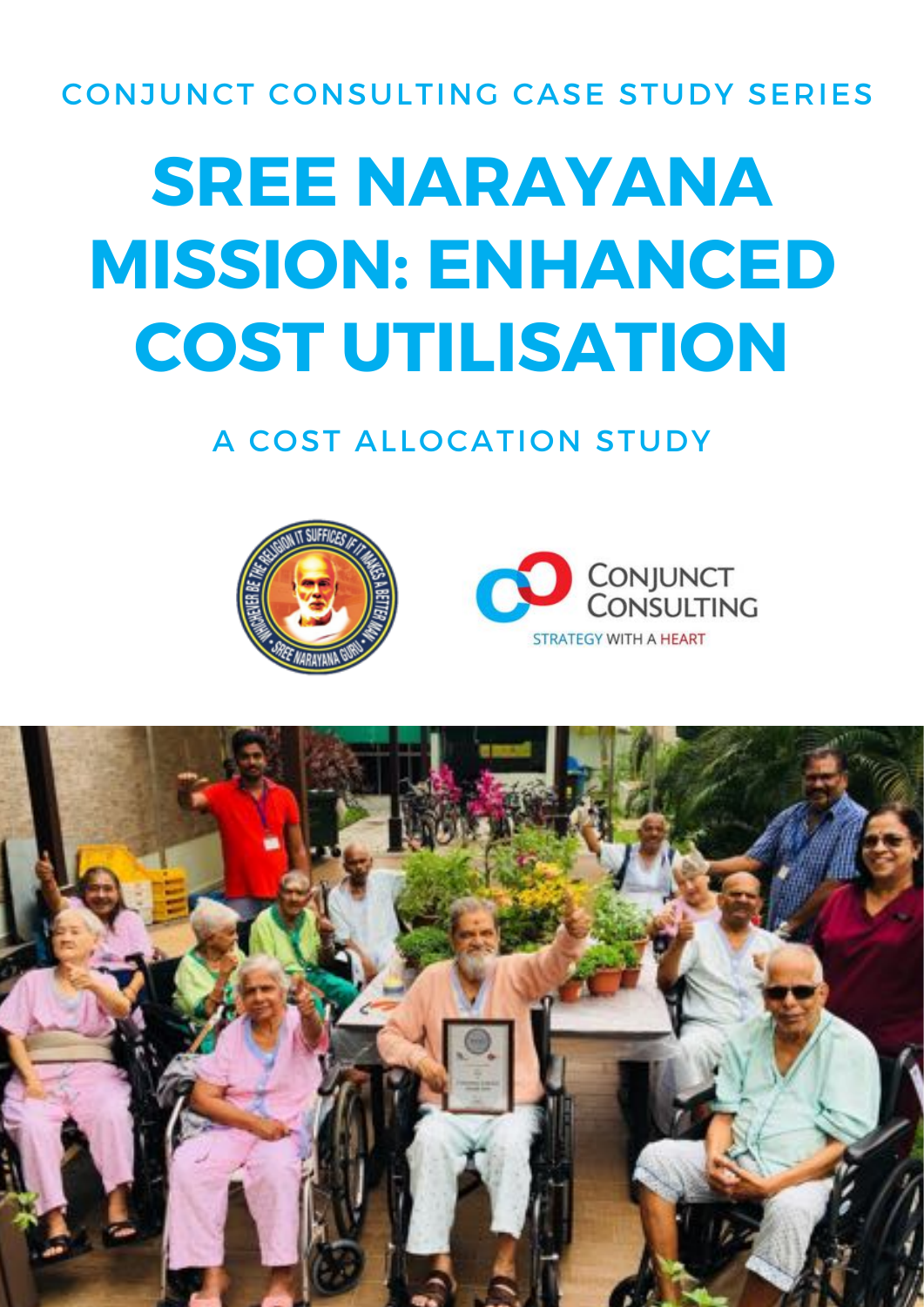

### **ABOUT SNM**

Sree Narayana Mission (Singapore) ("SNM") is a registered charity and an Institution of Public Character ("IPC") in Singapore. Founded in 1948, it is one of the nation's leading charitable organisations, operating a range of welfare programmes dedicated to helping the community at large.

#### **Mission Statement**

To serve with care and compassion, regardless of race, religion and language.

#### **Vision Statement**

Keeping faith with the philosophy and teachings of Sree Narayana Guru to provide social and community services.

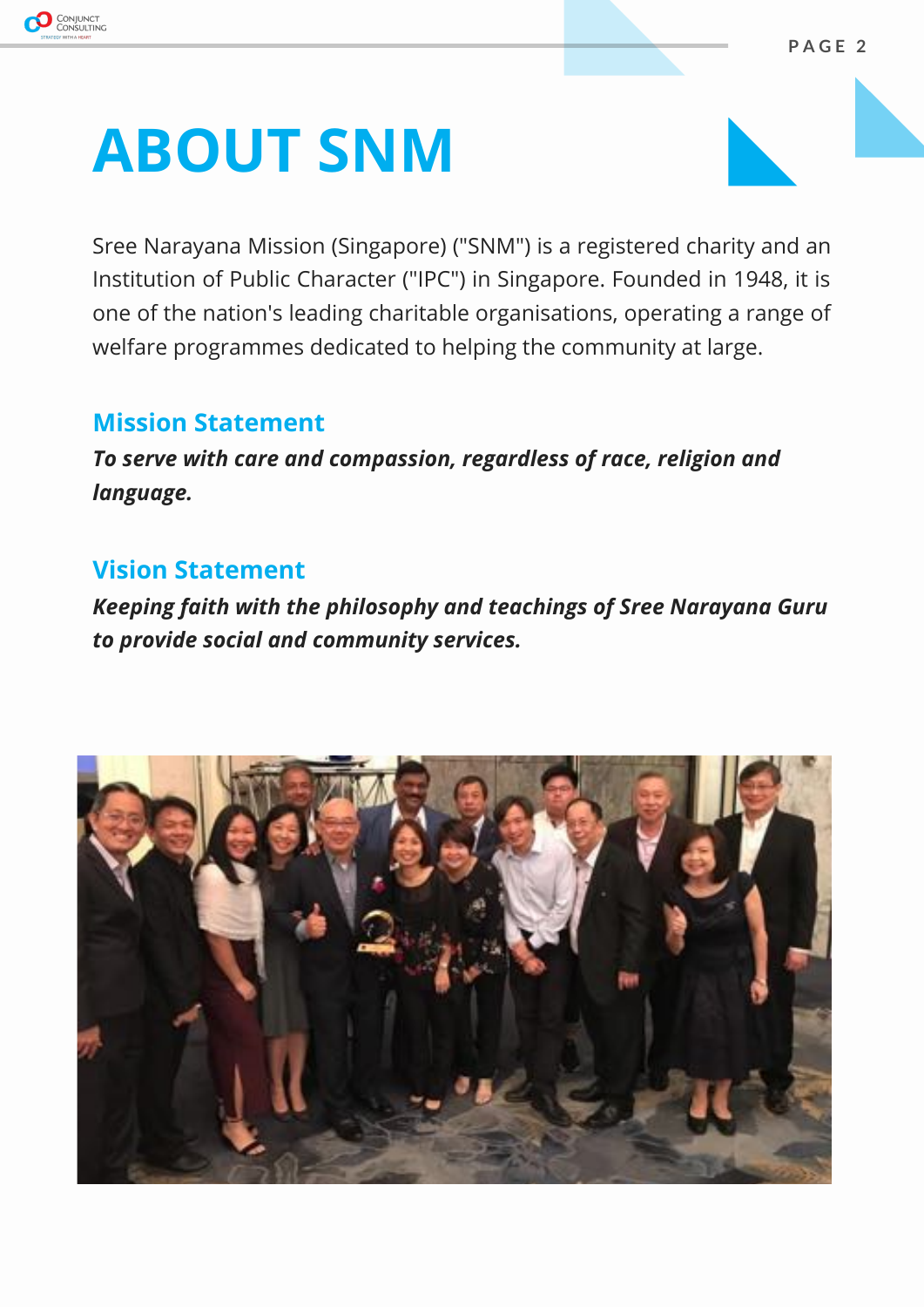

### **PROJECT OVERVIEW**

SNM has recently restructured its internal divisions to include a Shared Services Division (SSD), allowing them to centralise back end operations and further support other departments.

SNM would like to optimise its SSD model to align with their strategic goals for the future. A detailed understanding of the current cost allocation model for the Shared Services Division would give SNM better insight into their operations and how they contribute to SNM's impact. These learnings will also allow SNM to determine how to feasibly optimise their model to contribute to enhanced operations aligned with their strategic goals.

## **OBJECTIVES**

#### The purpose of this collaboration was to help SNM develop and implement a robust shared services cost allocation model.

The costing model feeds into a broader picture of streamlining the internal budget process, as well as improving overall accountability to funders and donors.

This ensures that the costs incurred by the shared services division is distributed in a fair and transparent manner to SNM's programme divisions and in line with its high standards of governance.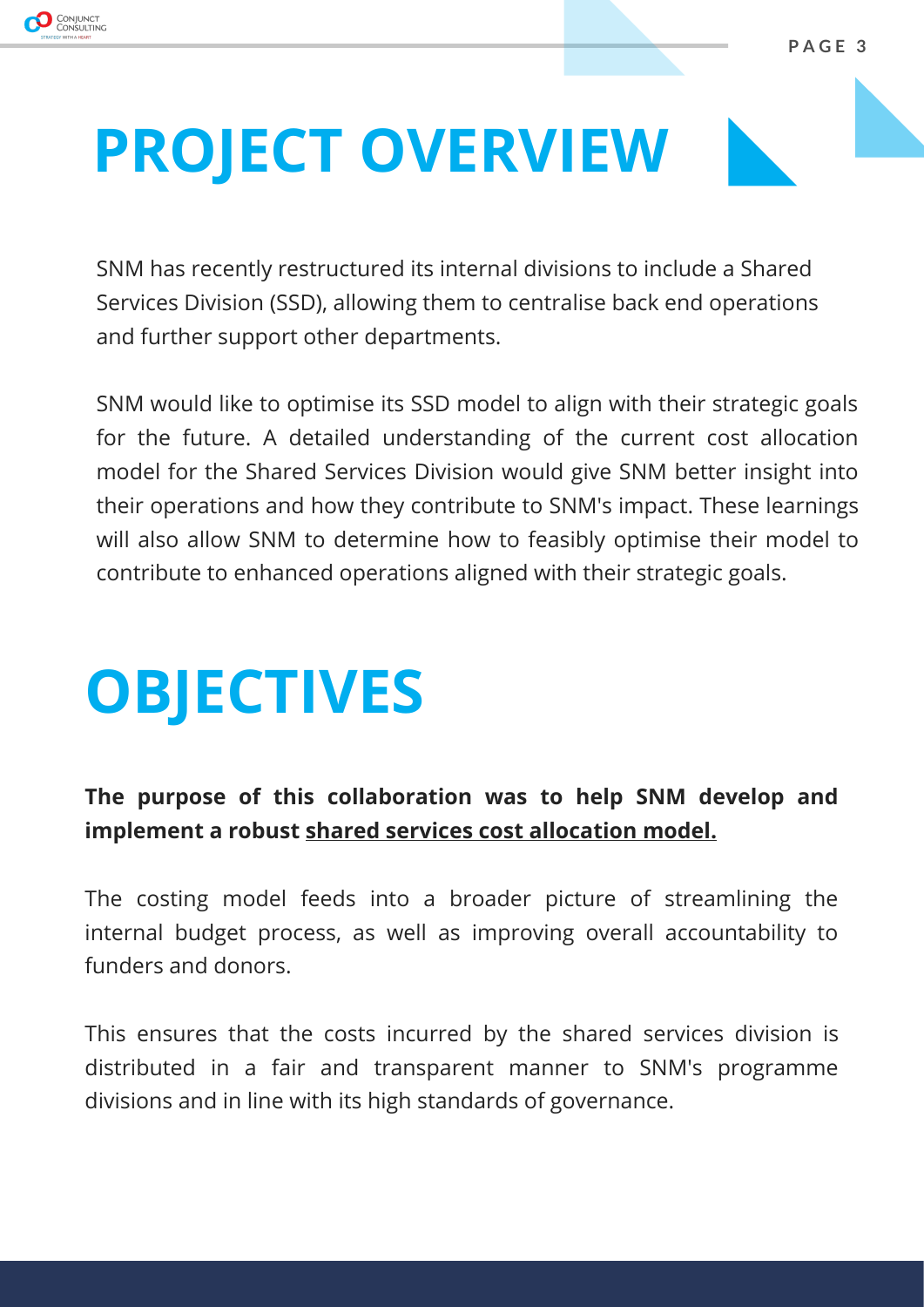

#### METHODOLOGY

CONJUNCT

With the array of support for the 6 programme divisions that SNM has, Conjunct Consulting proposed to develop an Activity-Based Costing ("ABC) model for SSD's work. Focus was placed on SSD's support given to the divisions according to SSD's 10 core functions. To ensure consistency in the model, rigorous internal and external analyses was conducted.

#### **EXTERNAL SCAN**

- Secondary research of 1~2 suitable best practices in costing model for shared services relevant to SNM.
- Identified suitable framework and indicators for ABC.

#### **INTERNAL ANALYSIS**

- Latest financial statements, previous cost estimations were reviewed and stakeholders were queried and interviewed.
- Project's desired goals were identified.
- Structures and processes of the divisions were scanned to understand key activities, cost pools and cost drivers.
- Key gaps in previous cost estimations were identified.

#### **DEVELOPING THE MODEL**

- Model of key activities with time spent by SSD based on:
	- Data collected + assignment of direct/indirect costs.
	- Inputs from SSD and time spent on key activities.
	- o Time spent validated with division heads to ensure buyin for the costs that will affect each division's budget







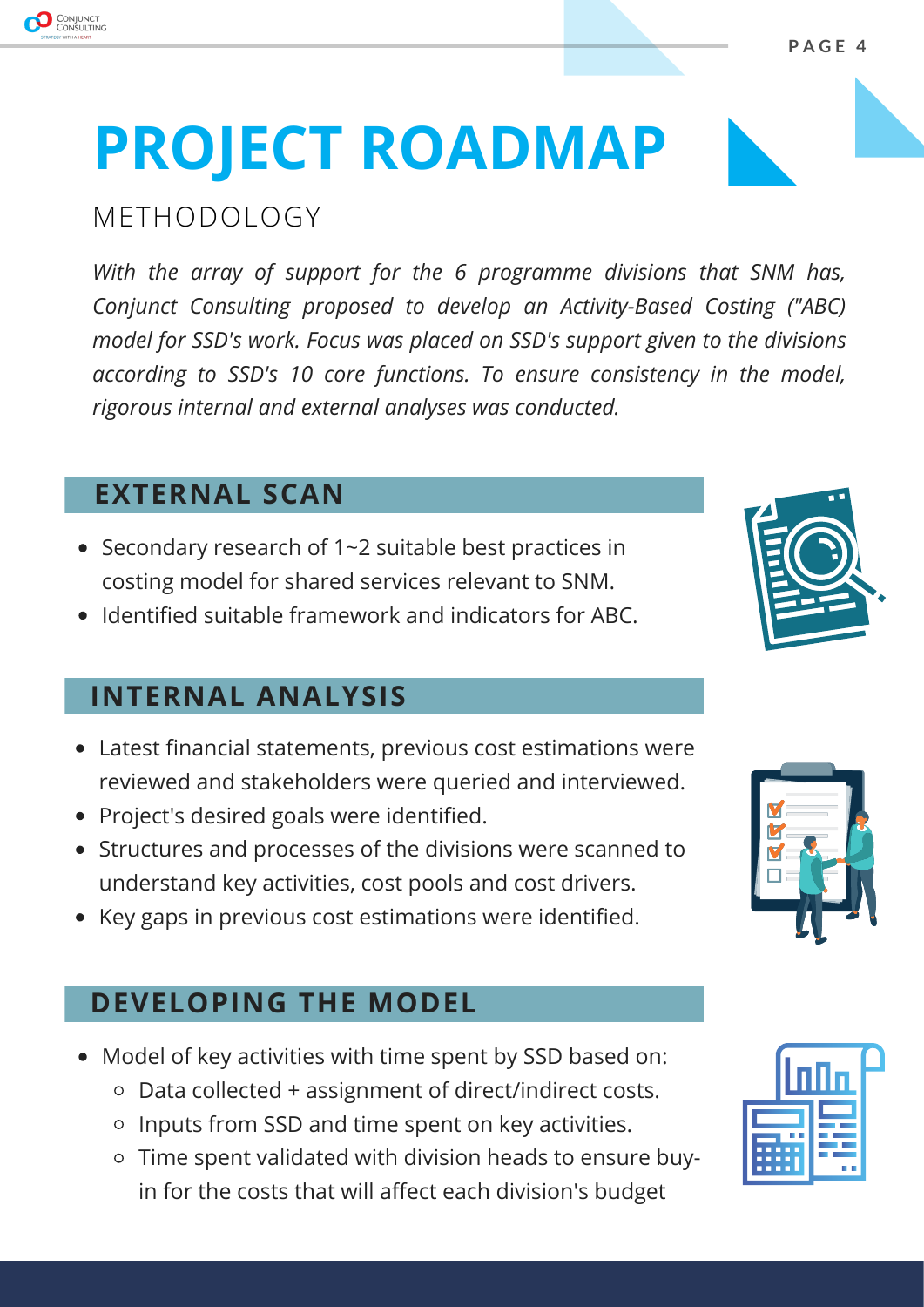

#### **INDUSTRY ANALYSIS OF COSTING MODELS**

Through an external scan, Conjunct evaluated industry standard costing models across 3 key criteria - (1) Suitability, (2) Accuracy and (3) Time  $k$  **Resources Required.** 

**Industry Standard Costing Models** 







**Traditional Job Costing Process Costing Activity Based Costing (ABC)** 

- The **ABC model** was recommended, as it ranked the best across all 3 criteria. For service-based organisations like SNM, ABC is the most suitable and accurate.
- **(Overview)** To implement ABC, Conjunct and SNM developed 3 enablers:

Determine dollar value of cost pool (e.g. Salary..) of each SSD functions. Identify cost drivers (Activity/Factor) for each SSD function that is common across divisions.

Implement a feasible tracking mechanism across SNM to track the quantity of cost drivers.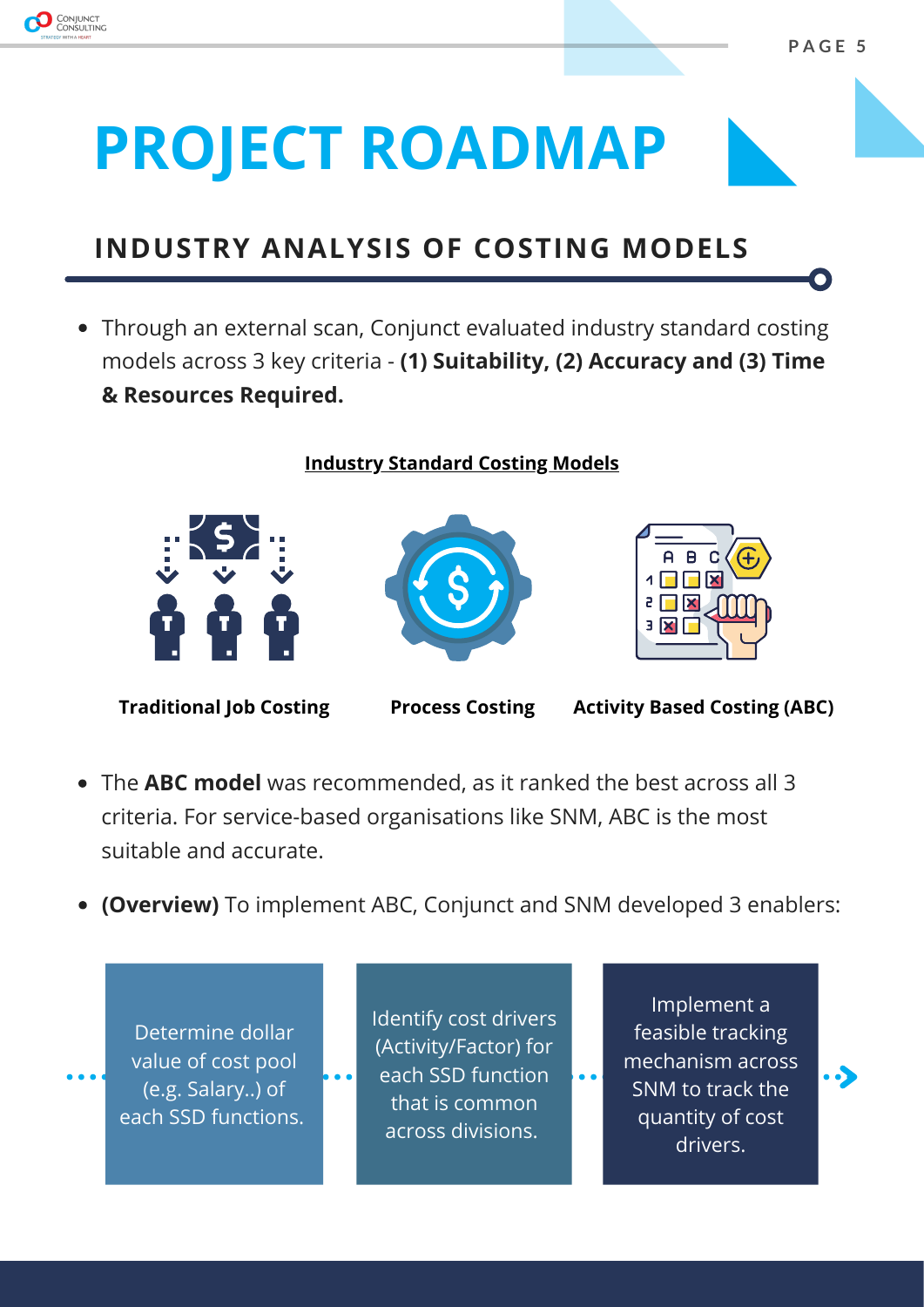

### **ALLOCATING SSD'S COSTS TO ALL DIVISIONS**

• Using a 5-step methodology, the ABC model sought to accurately allocate SSD's costs to all SNM divisions.



**As SSD had many line items of cost**, Conjunct narrowed the focus and classified them under 3 different categories.

Different methodologies were adopted to address the different categories of expenses. This ensured that the greatest material costs (salary) were allocated fairly according to the amount of help SSD provides to the respective divisions.

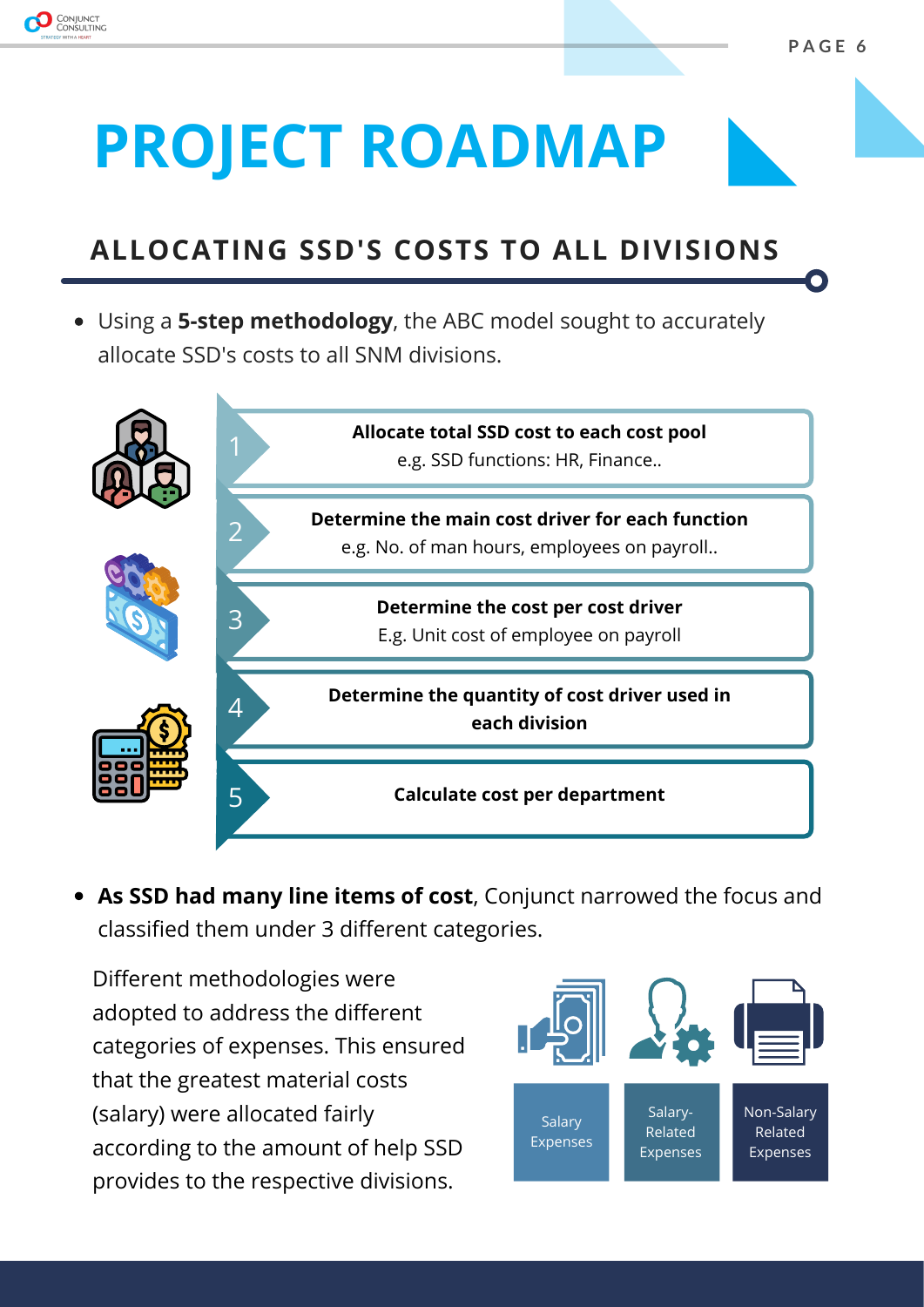

### *TRACKING AND ALLOCATING SALARY COSTS*

To track and allocate salary-related and salary costs efficiently, Conjunct adopted a 3-step process:

1.Sum up the **salary costs** of each SSD function to determine their individual cost pool base amount.

> 2. Allocate salary-related costs into individual cost pools base amount.

> > 3. Allocate each function's final cost pool to SNM divisions via cost drivers.

#### **IDENTIFYING & DETERMINING COST DRIVERS**



Primary interview and research insights were used to justify **salary-related** cost drivers.



External research on similar service-based NGOs was used to benchmark **non-salary related** and overhead cost drivers.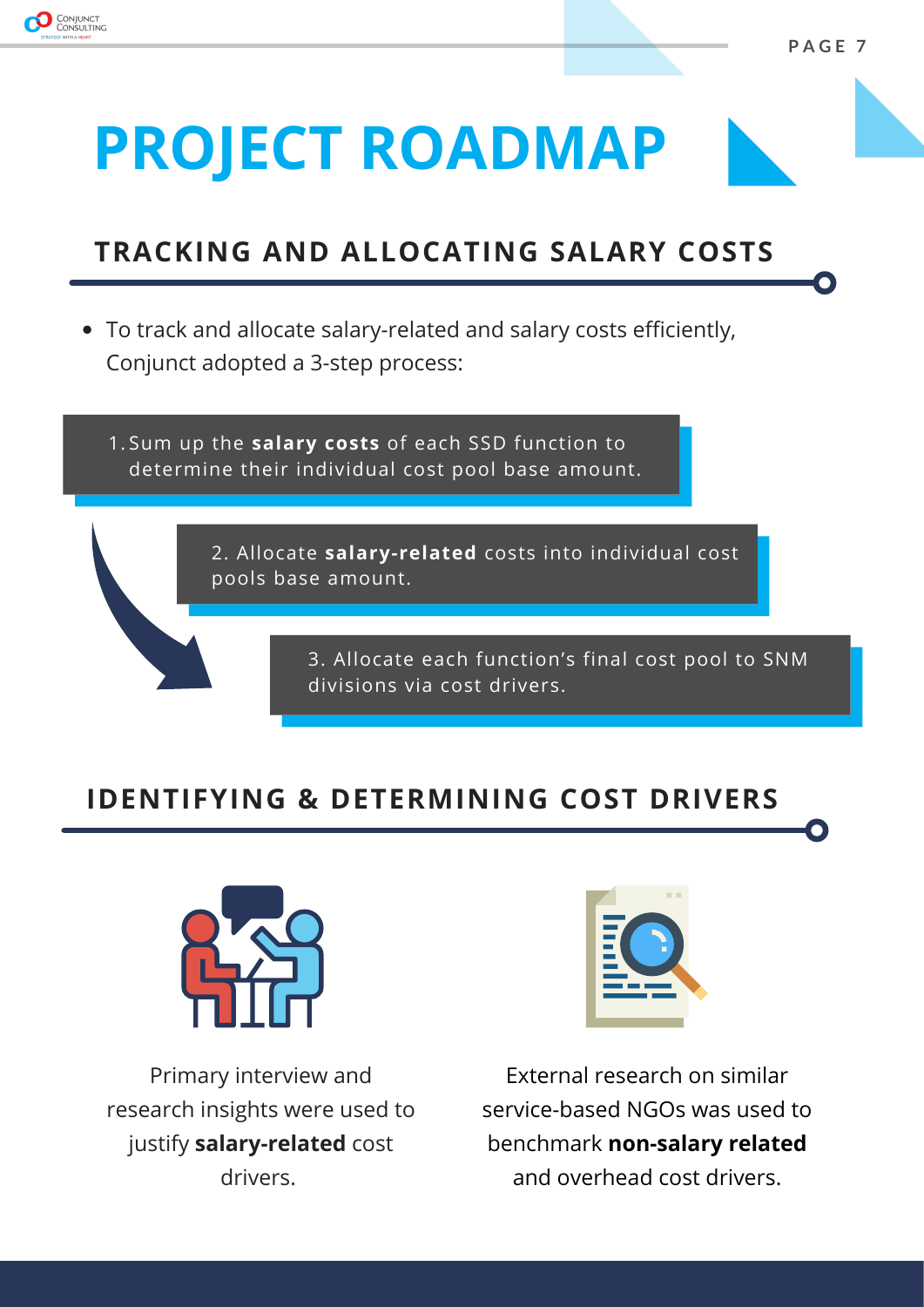

#### **BEFORE: COST ISSUES FACED**



 $\circ$  **Cost Tracking -** Tracking system for costs incurred across SSD functions has room for improvement in accuracy, as costs are allocated based on estimates to each function (Cost pool).



**c Cost Allocation -** Cost allocation to SNM divisions are estimates, which can lead to inequitable cost allocation to certain divisions.

#### **62DLUTION / DELIVERABLE: ABC EXCEL MODEL**



1. The dollar value of each driver is hard-coded into the model (e.g. salary and salary-related expense is the total cost of finance function cost driver)

2. The unit cost of each cost driver is automatically calculated by the model. This helps us to allocate the cost of each SSD function to the rest of the divisions.





3. The model uses a cost driver tracking sheet to track the quantity of cost drivers used for each division.

4. With the quantity and unit cost of each cost driver, the costs of each cost pool can be automatically allocated to each division.

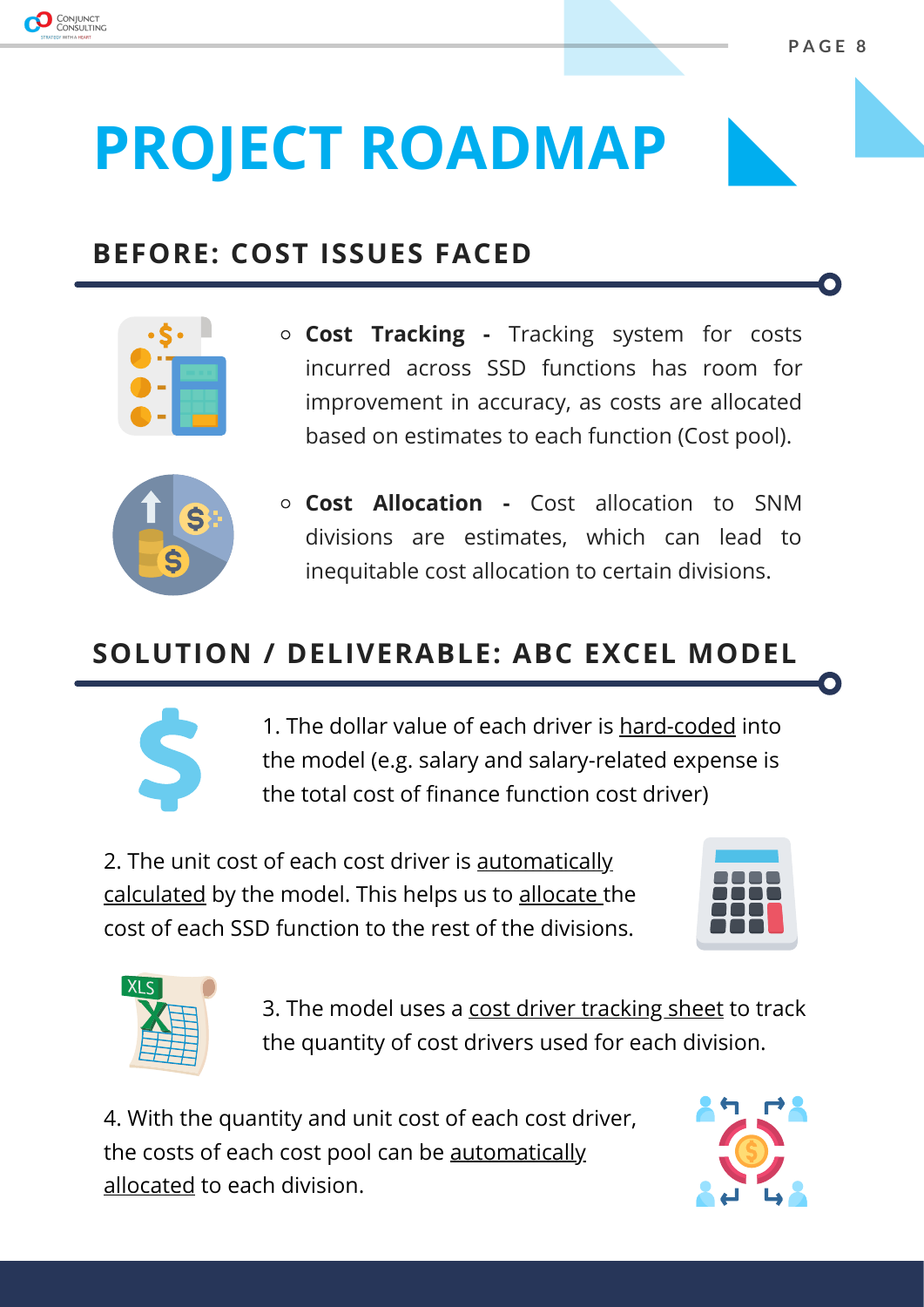

### **LEARNINGS**

### **KEY STAKEHOLDER PERSPECTIVES ARE CRUCIAL FOR ACCURATE COST ALLOCATION**



Conducting primary interviews with key stakeholders allowed SNM to gain detailed insights on each SSD function and the type of support they provide to SNM divisions. With a comprehensive understanding of each key stakeholder's perspectives, suitable cost drivers could be proposed and justified, allowing SNM to allocate costs fairly and accurately.

#### EFFECTIVE INTERNAL COMMUNICATION IS NEEDED FOR A SUCCESSFUL IMPLEMENTATION



While the ABC model would be mainly edited by the finance function, it requires the cooperation and inputs of all functions and divisions. Function heads have to provide accurate and timely cost inputs, while division heads have to provide the quantity of cost drivers in order for the cost model to work effectively. This understanding encourages SNM to focus on internal communication processes.

#### **ADAPTABILITY AND DILIGENT TRACKING IS KEY** TO A SUSTAINABLE ACCOUNTING MODEL



Equipped with a tailored ABC model, SNM is now able to allocate costs efficiently. However, it is important to keep the ABC model updated in terms of existing cost drivers ( function main activity changes) or new cost drivers (new staff member / activities). This ensures that the accounting model stays relevant and costs are allocated fairly.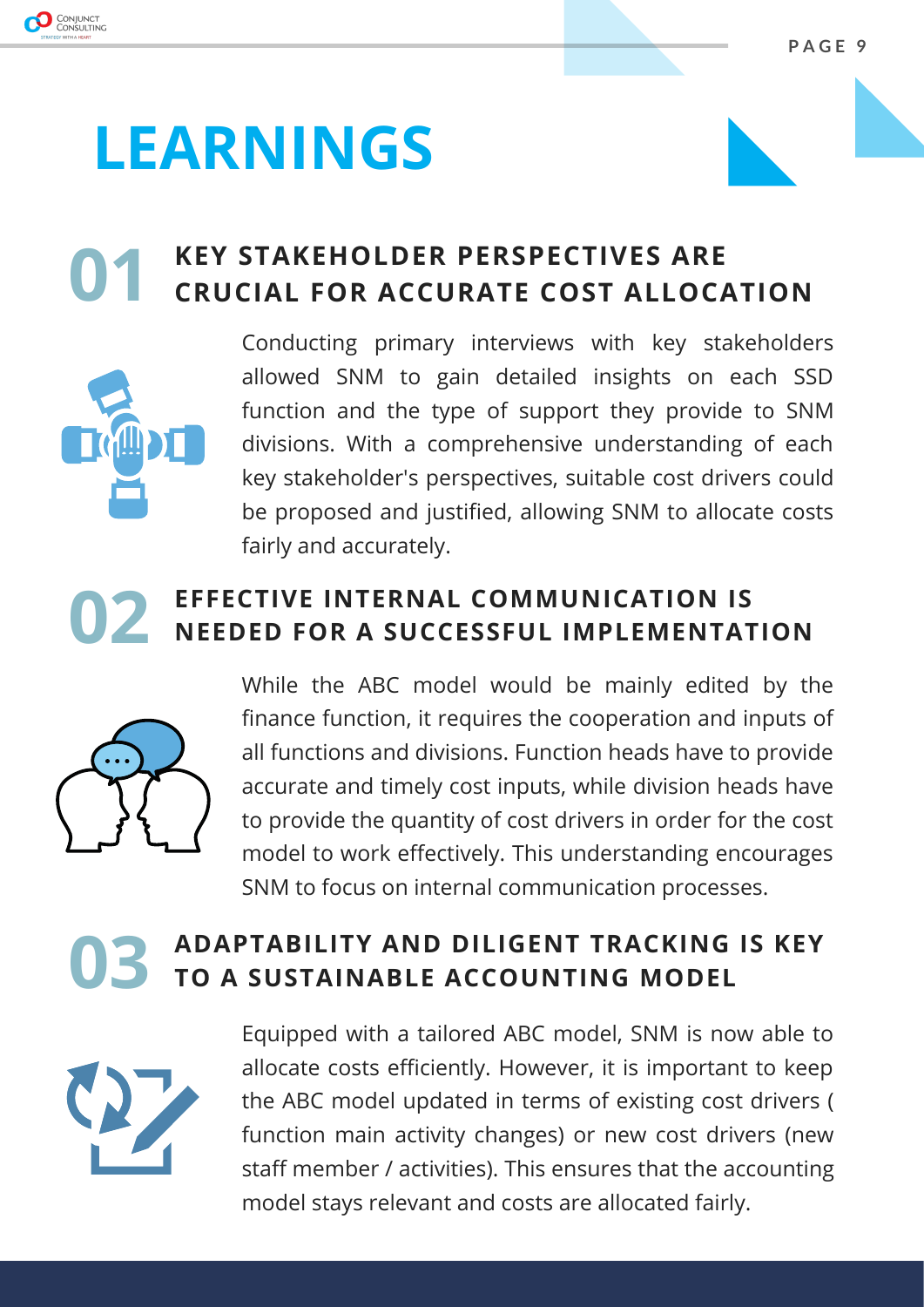

**3 \$ \* ( 1 0**

### **CONCLUSION**



The results of the project served SNM in many ways. SNM now has a tailored cost-model and guide, helping them to measure and accurately account for costs incurred by the Shared Services Division (SSD) based on the agreed-upon cost drivers. The improvements are being implemented in phases based on prioritisation.

Large charitable organisations often face complexity when it comes to tracking and accounting for costs incurred by their support divisions. Developing relevant and effective costing models such as this helps to improve SNM's ability to understand where money is going, make decisions concerning the distribution of resources amongst various cost projects, account to its stakeholders where costs went into, and empower them to better support the community.